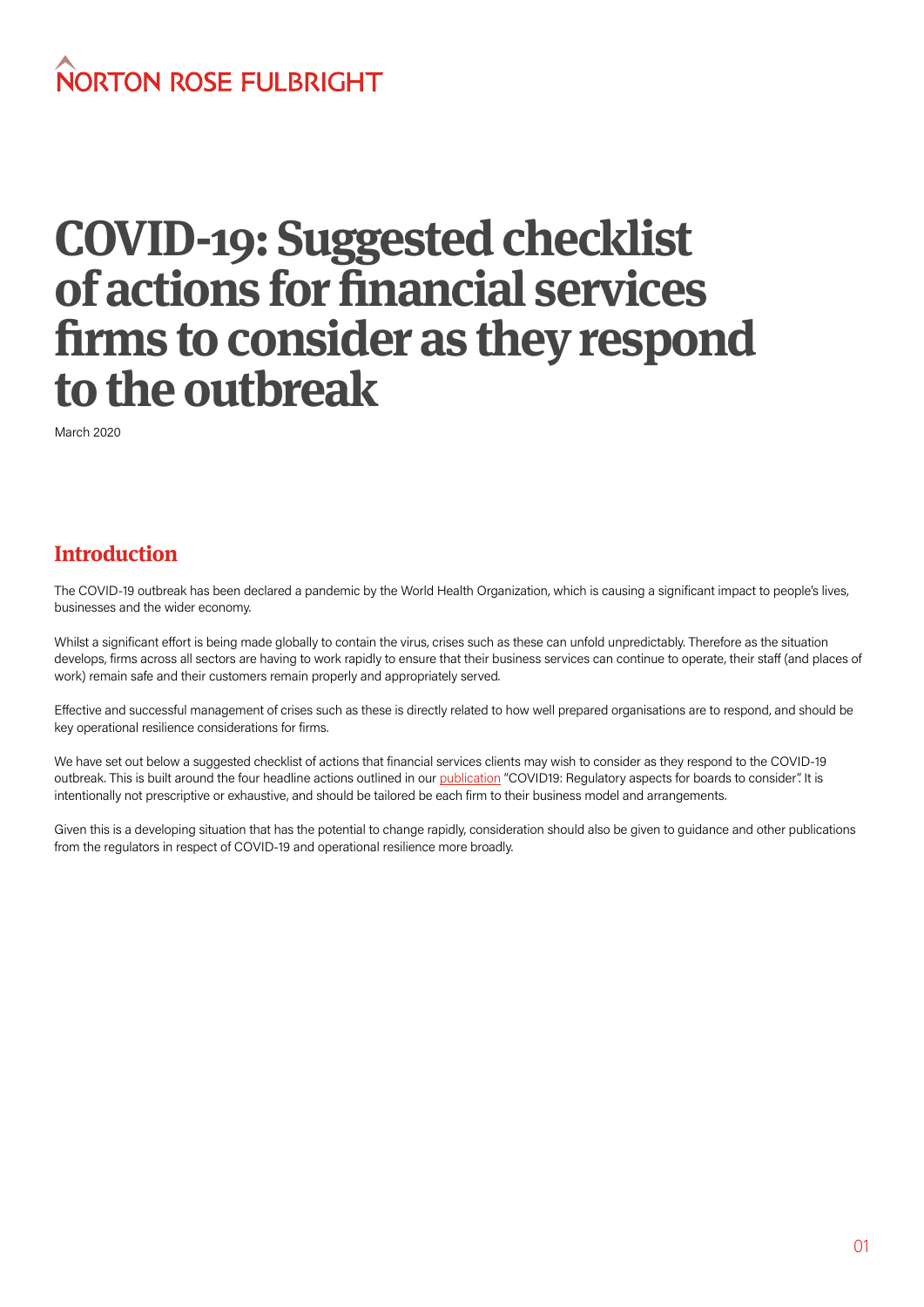## **Suggested actions**

| ACTION POINT 1: Governance - Assemble a proportionate but robust cross-functional response team                                                                                                                                                                    |            |                           |  |
|--------------------------------------------------------------------------------------------------------------------------------------------------------------------------------------------------------------------------------------------------------------------|------------|---------------------------|--|
| <b>Action detail</b>                                                                                                                                                                                                                                               | Completed? | Follow-up actions / notes |  |
| 1.1. Board / Executive Committee to appoint a COVID-19 lead point of contact<br>(and deputy) at Executive Management level.                                                                                                                                        |            |                           |  |
| 1.2. COVID-19 lead point of contact and deputy identify key personnel to form<br>COVID-19 response team (consider stakeholders from across the business - Head<br>of Business Lines, HR, communications, IT, operations, customer services, legal,<br>compliance). |            |                           |  |
| 1.3. COVID-19 response team to identify and appoint appropriate deputies to alternate<br>should any members become unwell or unavailable.                                                                                                                          |            |                           |  |
| 1.4. COVID-19 response team to agree roles and responsibilities of members and<br>communicate these in writing.                                                                                                                                                    |            |                           |  |
| 1.5. COVID-19 response team to draft a Terms of Reference to include areas such as MI,<br>reporting, communications protocols and structured meeting agendas.                                                                                                      |            |                           |  |
| 1.6. COVID-19 response team review and update crisis response plan and agree the<br>criteria under which the crisis response plan will be enacted (and whether it has<br>been already).                                                                            |            |                           |  |
| 1.7. COVID-19 response team to agree and schedule regular (i.e. daily) meetings to<br>discuss developments and the organisation's response.                                                                                                                        |            |                           |  |
|                                                                                                                                                                                                                                                                    |            |                           |  |

## **ACTION POINT 2: Scenario and impact planning – Consider impacts on the crisis response plan**

| Action detail                                                                                                                                                                                                           | Completed? | Follow-up actions / notes |
|-------------------------------------------------------------------------------------------------------------------------------------------------------------------------------------------------------------------------|------------|---------------------------|
| 2.1. COVID-19 response team to determine a range of plausible, but severe scenarios<br>that could occur in the short, medium and longer term (e.g. restriction of movement,<br>co-worker diagnosed with the virus etc). |            |                           |
| 2.2. COVID-19 response team to determine and agree the organisation's response<br>in respect of the following:                                                                                                          |            |                           |

- (a) Staff
- (b) Systems
- (c) Operations
- (d) Customers<sup>1</sup>
- (e) Regulatory obligations

```
ACTION POINT 2: Scenario and impact planning – Consider impacts on the crisis response plan
```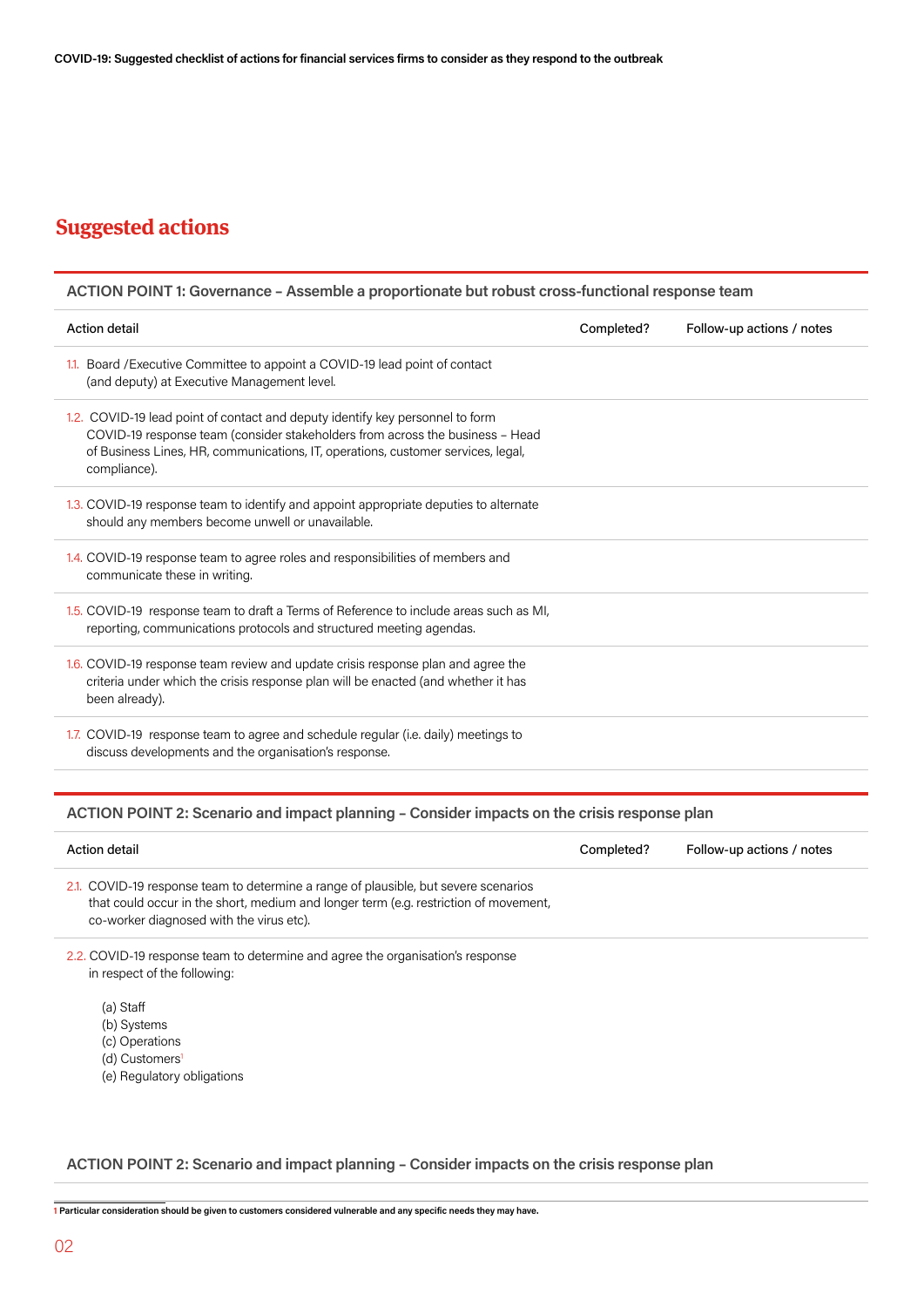| <b>Action detail</b>                                                                                                                                                | Completed? | Follow-up actions / notes |
|---------------------------------------------------------------------------------------------------------------------------------------------------------------------|------------|---------------------------|
| 2.3. COVID-19 response team to agree communication plan (see action point four for<br>further detail) to key stakeholders including, but not limited to:            |            |                           |
| (a) Staff                                                                                                                                                           |            |                           |
| (b) Customers <sup>2</sup><br>(c) Regulators                                                                                                                        |            |                           |
| (d) The media                                                                                                                                                       |            |                           |
| 2.4. COVID-19 response team to agree sources of information it will use to inform its                                                                               |            |                           |
| response plan and how it will assess the validity of such information.                                                                                              |            |                           |
| 2.5. COVID-19 response team agree detail within communication plan                                                                                                  |            |                           |
| (e.g. key messages to relevant stakeholders, questions and answers etc).                                                                                            |            |                           |
| 2.6. COVID-19 response team to agree the criteria under which an "all clear"                                                                                        |            |                           |
| announcement will be made and potential return to business as usual processes.                                                                                      |            |                           |
|                                                                                                                                                                     |            |                           |
| ACTION POINT 3a: Testing crisis response plan and its key components (internal elements)                                                                            |            |                           |
| <b>Action detail</b>                                                                                                                                                | Completed? | Follow-up actions / notes |
|                                                                                                                                                                     |            |                           |
| 3.1. COVID-19 response team to perform testing of the plausible, but severe scenarios<br>determined under action point 2.                                           |            |                           |
| 3.2. IT representatives (and relevant third parties) confirm remote access<br>capabilities have:                                                                    |            |                           |
| (a) Sufficient capacity under likely stress                                                                                                                         |            |                           |
| (b) Up-to-date and appropriate security protocols                                                                                                                   |            |                           |
| 3.3. IT representatives (and relevant third parties) confirm video and telephone                                                                                    |            |                           |
| conference capabilities can perform under likely stress.                                                                                                            |            |                           |
| 3.4. COVID-19 response team test staff ability to work remotely                                                                                                     |            |                           |
| (e.g. rotate staff working remotely on selected business days and at key periods).                                                                                  |            |                           |
| 3.5. IT representatives to develop first and second line monitoring tools to deal with                                                                              |            |                           |
| remote working to protect against insider dealing and market manipulation risks.<br>Consider update of compliance and other policies to deal with the situation, in |            |                           |
| particular issues relating to use of mobile devices                                                                                                                 |            |                           |
| 3.6. COVID-19 communicate to staff the importance of carrying laptop computers,                                                                                     |            |                           |
| chargers and other relevant equipment home with them at the end of each business<br>day and at weekends.                                                            |            |                           |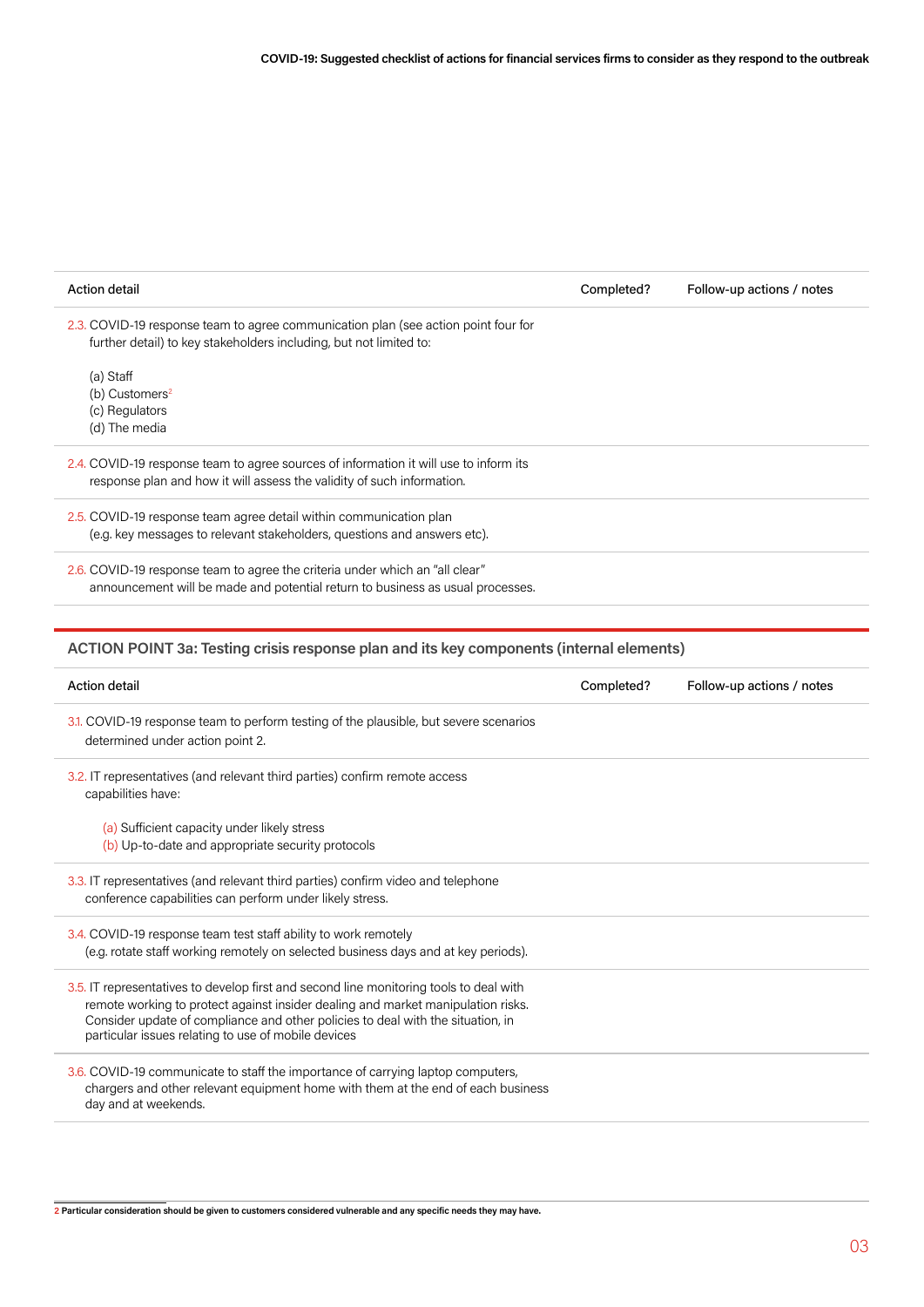## **ACTION POINT 3b: Testing crisis response plan and its key components (including key vendors and outside parties)**

| Action detail                                                                                                                                                                                                                                 | Completed? | Follow-up actions / notes |
|-----------------------------------------------------------------------------------------------------------------------------------------------------------------------------------------------------------------------------------------------|------------|---------------------------|
| 3.7. IT representatives to ensure that staff are in possession of all relevant technology<br>to be able to perform their role as required from a remote location (e.g. computers,<br>keyboards, docking stations etc).                        |            |                           |
| 3.8. COVID-19 response team to document learnings, agree and execute on action<br>points arising in conjunction with relevant colleagues.                                                                                                     |            |                           |
| 3.9. Where required, relevant business stakeholders develop back-up / alternative<br>business processes to ensure continuation of critical business services.                                                                                 |            |                           |
| 3.10. IT representatives to perform testing of critical service providers that support the<br>business utilising the plausible, but severe scenarios outlined in under action point 2.                                                        |            |                           |
| 3.11. COVID-19 response team to consider output of testing and whether alternative<br>service providers need engaging. If required, engage appropriate alternative service<br>providers subject to successful completion of relevant testing. |            |                           |
| 3.12. Where required, relevant business stakeholders develop back-up / alternative<br>business processes to ensure continuation of critical business services.                                                                                |            |                           |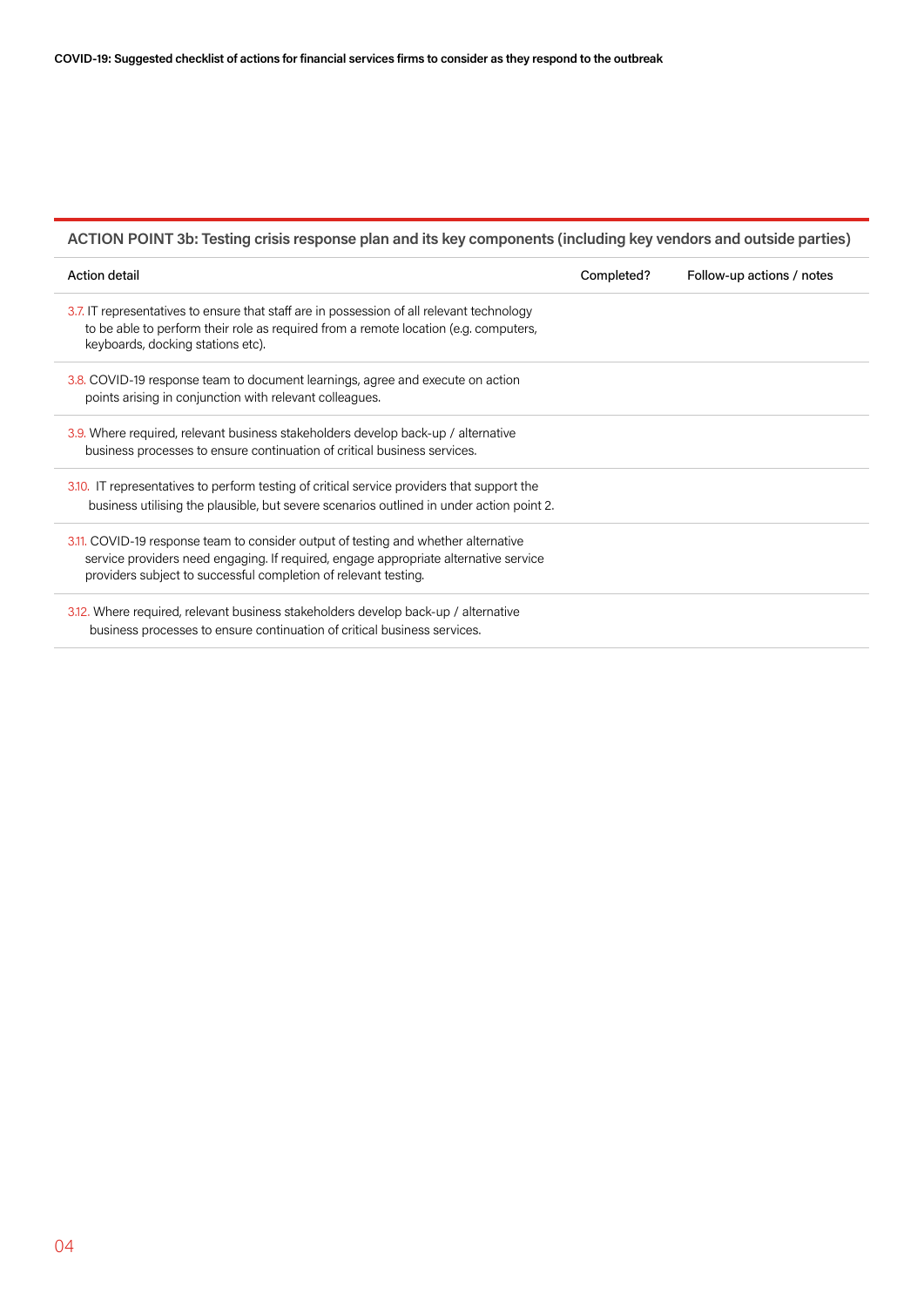## **ACTION POINT 4: Communications to stakeholders**

| <b>Action detail</b>                                                                                                                                                                                                                                                                                                                                                                                                                       | Completed? | Follow-up actions / notes |
|--------------------------------------------------------------------------------------------------------------------------------------------------------------------------------------------------------------------------------------------------------------------------------------------------------------------------------------------------------------------------------------------------------------------------------------------|------------|---------------------------|
| 4.1. Internal communications representatives execute communication to key<br>stakeholders as determined under action point 2.                                                                                                                                                                                                                                                                                                              |            |                           |
| 4.2. Ensure all staff are informed of the following:                                                                                                                                                                                                                                                                                                                                                                                       |            |                           |
| (a) When the crisis response plan will be enacted / whether it already has been.<br>(b) What action staff need to take in order to prepare.<br>(c) What action staff need to take when crisis response plan is enacted.<br>(d) How they will be communicated with and the frequency throughout the period<br>of crisis response.<br>(e) How their safety has been considered.                                                              |            |                           |
| 4.3. COVID-19 response team to consider whether staff require any subsequent<br>communications or training in order to operate effectively during the crisis response<br>period. If so, relevant representatives to deliver subsequent communications or<br>training as required.                                                                                                                                                          |            |                           |
| 4.4. Ensure all clients and customers are informed of the following:                                                                                                                                                                                                                                                                                                                                                                       |            |                           |
| (a) Whether there are any impacts on their ability to communicate with the<br>organisation (and for how long).<br>(b) Details of any alternative communication channels that the organisation intends<br>to use (and for how long).<br>(c) Likely response times / processing times where these deviate from the norm.<br>(d) The reasons behind the above in order to manage the relationship and<br>expectations of customers / clients. |            |                           |
| 4.5. Ensure you are ready to communicate the following to the regulator(s) if requested:                                                                                                                                                                                                                                                                                                                                                   |            |                           |
| (a) The key components of your crisis response plan.<br>(b) How you have satisfied yourself that your crisis response plan is<br>sufficiently robust.<br>(c) Details of any testing performed, which informs your response to 4.4(b).<br>لأمعروه وعويرو والمرور كالمغم بموزاتها والموزان وعماما والمعامل يمرار وعامرها وسواحر ويعانعوا ويستوصف ورزولا لالوا                                                                                |            |                           |

(d) Your communication plans to key stakeholders (including staff and customers).

(e) Point in time status updates as your organisation responds to the situation.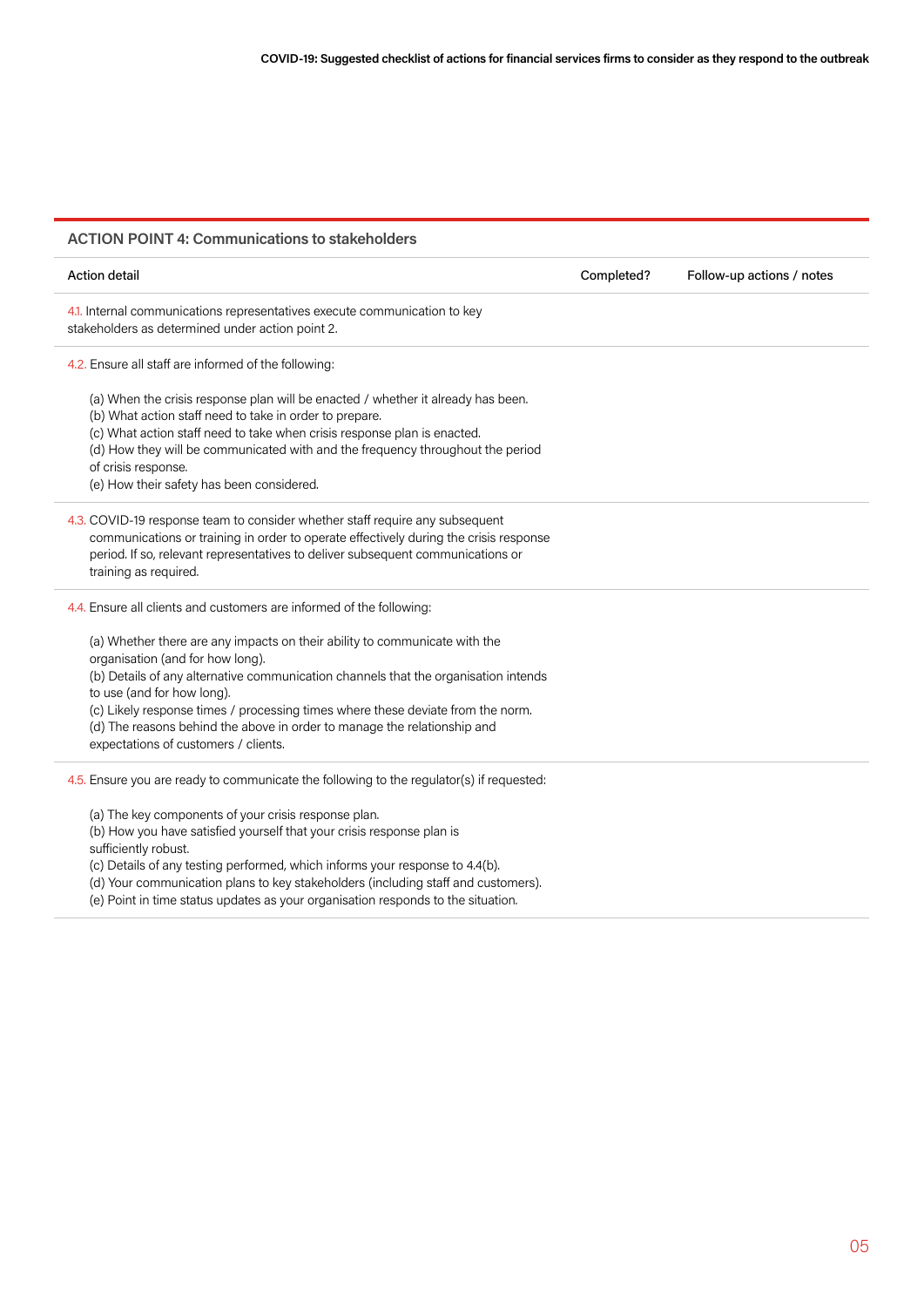## **How Norton Rose Fulbright can help**

We are able to help financial institutions on their operational resilience journeys and can provide support in the following areas:

- Governance and oversight arrangements in respect of operational resilience matters.
- Management information, reporting and oversight.
- Third party provider risk and controls assessments.
- Scenario planning and building outputs into crisis response plans.
- Preparing for and responding to requests for information from the regulators.
- Monitoring the latest developments from the PRA and FCA.
- Sharing our broader experience in respect of operational resilience matters with relevant management.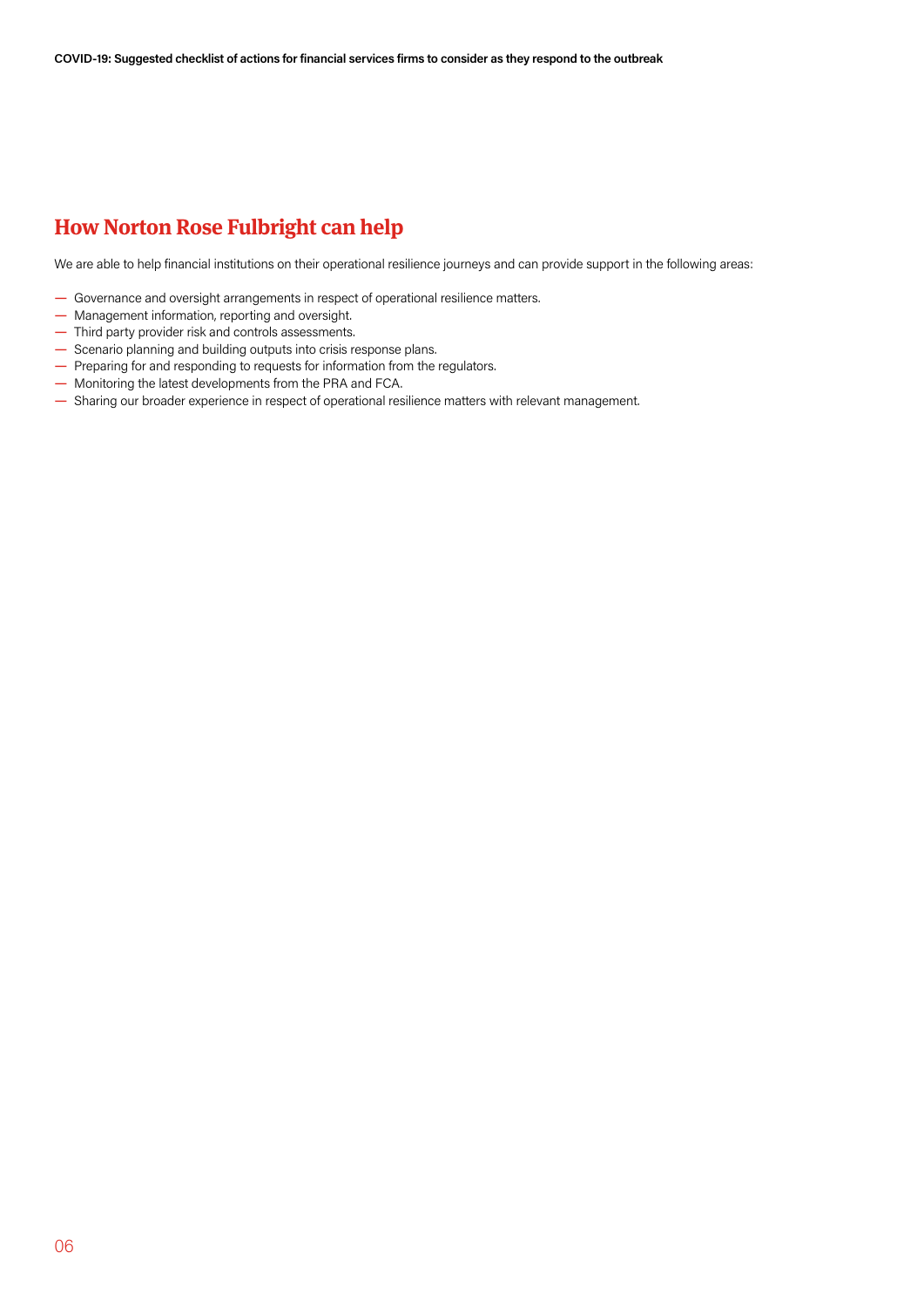## **Contacts**

**Global**

**Jonathan Herbst Global head of financial services** Tel +44 20 7444 3166 jonathan.herbst@nortonrosefulbright.com

## **Europe**

## **John Coley**

**Head of risk consulting, Europe, Middle East and Asia** London Tel +44 20 7444 3024 john.coley@nortonrosefulbright.com

## **Caroline Herkstroter**

**Partner, Financial Services and Regulation** Frankfurt Tel +49 69 505096 444 caroline.herkstroter@nortonrosefulbright.com

## **Asia**

### **Etelka Bogardi**

**Partner, Financial Services and Regulation** Hong Kong Tel +85234052578 etelka.bogardi@nortonrosefulbright.com

**Adjou Ait Ben Adir Partner, Head of Financial Institutions** Dubai Tel +971 4 369 6393 adjou.aitbenadir@nortonrosefulbright.com

**Sven Stumbauer Senior Advisor, Risk Advisory** New York Tel +1 212 318 3000 sven.stumbauer@nortonrosefulbright.com

## **Simon Lovegrove**

**Global head of FS knowledge, innovation and products** Tel +44 20 7444 3110 simon.lovegrove@nortonrosefulbright.com

### **Roberto Cristofolini**

**Partner, Financial Services and Regulation** Paris Tel +33 1 56 59 52 45 roberto.cristofolini@nortonrosefulbright.com

## **Floortje Nagelkerke**

**Partner, Financial Services and Regulation** Amsterdam Tel +31 20 462 9426 floortje.nagelkerke@nortonrosefulbright.com

**Sun Hong Partner, Regulation and investigations** Shanghai Tel +86 21 6137 7020 hong.sun@nortonrosefulbright.com

## **Middle East South Africa Australia**

**Desiree Reddy Partner, Financial Services and Regulation** Johannesburg Tel:+27 11 685 8673 desiree.reddy@nortonrosefulbright.com

## **Kevin Harnisch**

**Head of Regulation, Investigations, Securities and Compliance** Washington, DC Tel +1 202 662 4520 kevin.harnisch@nortonrosefulbright.com

### **Salvatore Iannitti**

**Partner, Financial Services and Regulation** Milan Tel +39 02 86359 429 salvatore.iannitti@nortonrosefulbright.com

## **Manfred Dietrich**

**Partner, Risk Advisory** Luxembourg Tel +352 28 57 39 220 rmanfred.dietrich@nortonrosefulbright.com

### **Wilson Ang**

**Partner, Financial Services and Regulation** Singapore Tel +65 6309 5392 wilson.ang@nortonrosefulbright.com

**Jon Ireland Partner, Financial Services and Regulation** Sydney Tel +61 2 9330 8773 jon.ireland@nortonrosefulbright.com

## **US Canada**

**Marc Duquette Senior Partner, Regulation and Investigations** Montréal Tel +1 514 847 4508 marc.duquette@nortonrosefulbright.com